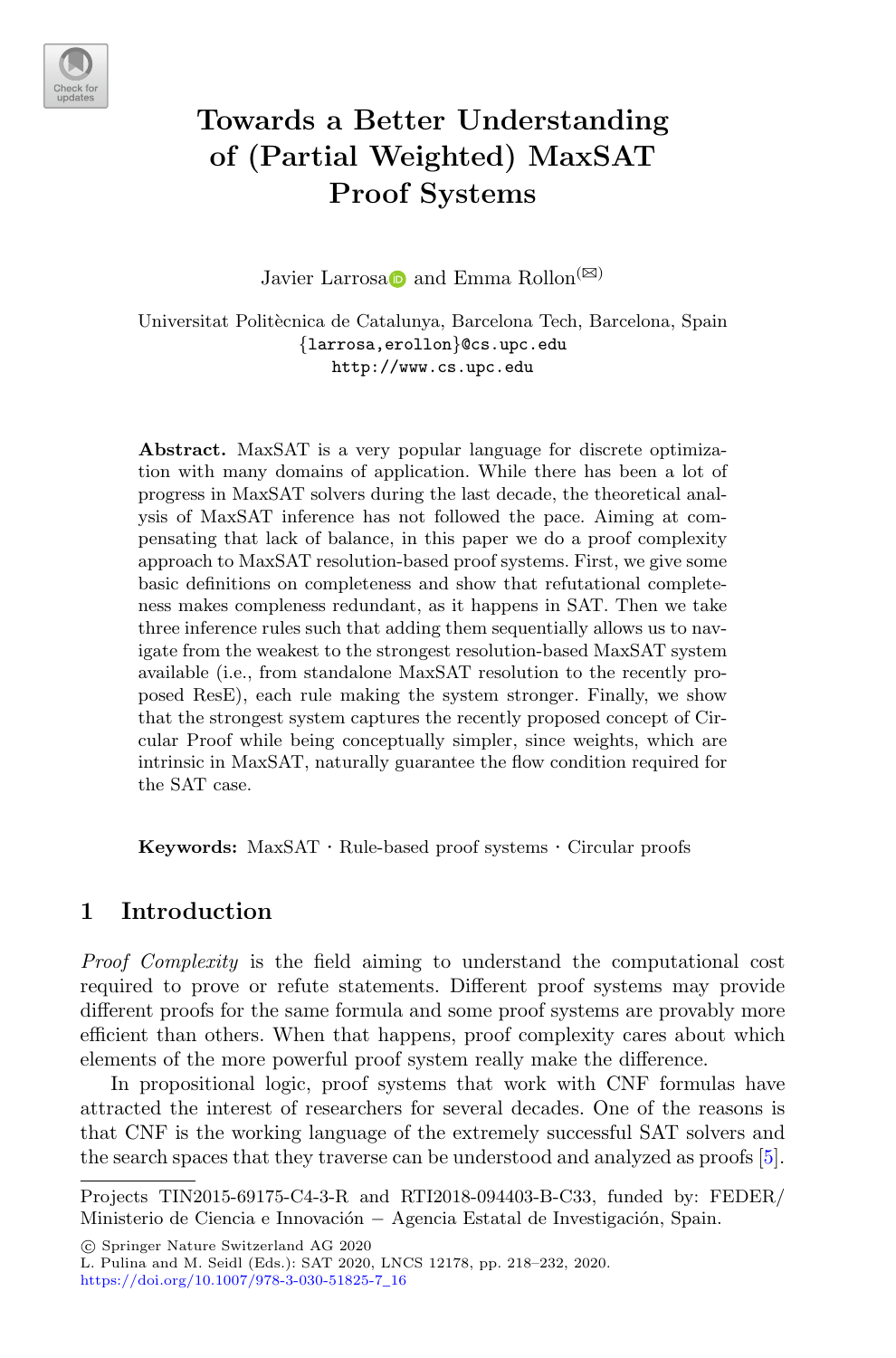(Partial Weighted) *MaxSAT* is the optimization version of SAT. Although discrete optimization problems can be modeled and solved with SAT solvers, many of these problems are more naturally treated as MaxSAT. For this reason the design of MaxSAT solvers has attracted the interest of researchers in the last decade. Interestingly, while some of the first efficient MaxSAT solvers were strongly influenced by MaxSAT inference [\[9](#page-14-1)], this influence has diminished along time. The currently most efficient algorithms solve MaxSAT by sophisticated sequences of calls to SAT solvers [\[1](#page-14-2),[4,](#page-14-3)[11\]](#page-14-4).

We think it is important to understand this scientific trend with a more formal approach and such understanding must go through an analysis of the possibilities and limitations of MaxSAT proof systems (how MaxSAT inference compares with obtaining the same result with a sequence of SAT inferences?). The purpose of this paper is to start contributing in that direction by improving the understanding of MaxSAT proof systems. With that aim we extend some classic proof complexity concepts (i.e, entailment, completeness, etc) to MaxSAT and analyze three proof systems of increasing complexity: from standalone MaxSAT resolution (**Res**) [\[9](#page-14-1)] to the recently proposed resolution with extension (**ResE**) [\[10](#page-14-5)]. For the sake of clarity, we break the extension rule of **ResE** into two atomic rules: *split* and *virtual*; and analyze their incremental power. Our results show that each add-on makes a provable stronger system. More precisely, we have observed that: **Res** is sound and refutationally complete. Adding the split rule (**ResS**) we get completeness and (unlike what happens in SAT) some exponential speed-up in certain refutations. Further adding the virtual rule (**ResSV**), which allows to keep negative weights during proofs, we get further speed-up by capturing the concept of *circular proofs* [\[3\]](#page-14-6). We also give the interesting and somehow unexpected result that in some cases rephrasing a MaxSAT refutation as a MaxSAT entailment may transform the problem from exponentially hard to polynomial when using **ResSV**.

The structure of the paper is as follows. In Sects. [2](#page-1-0) and [3](#page-3-0) we provide preliminaries on SAT and MaxSAT, respectively. In Sect. [4](#page-3-1) we define some variations of the Pigeon Hole Problem that we need for the proofs of the theorems. In Sect. [5](#page-4-0) we provide basic definition and properties on MaxSAT proof systems and introduce and analyze the different systems addressed in the paper. In Sect. [6](#page-10-0) we show how the strongest proof system **ResSV** captures the notion of Circular Proof. Finally, in Sect. [7,](#page-13-0) we give some conclusions.

### <span id="page-1-0"></span>**2 SAT Preliminaries**

A *boolean variable* x takes values on the set  $\{0, 1\}$ . A *literal* is a variable x (positive literal) or its negation  $\bar{x}$  (negative literal). A *clause* is a disjunction of literals. A clause  $C$  is satisfied by a truth assignment  $X$  if  $X$  contains at least one of the literals in C. The *empty clause* is denoted  $\Box$  and cannot be satisfied. The negation of a clause  $C = l_1 \vee l_2 \vee \ldots \vee l_p$  is satisfied if all its literals are falsified and this can be trivially expressed in CNF as the set of unit clause  $\{l_1, l_2, \ldots, l_p\}.$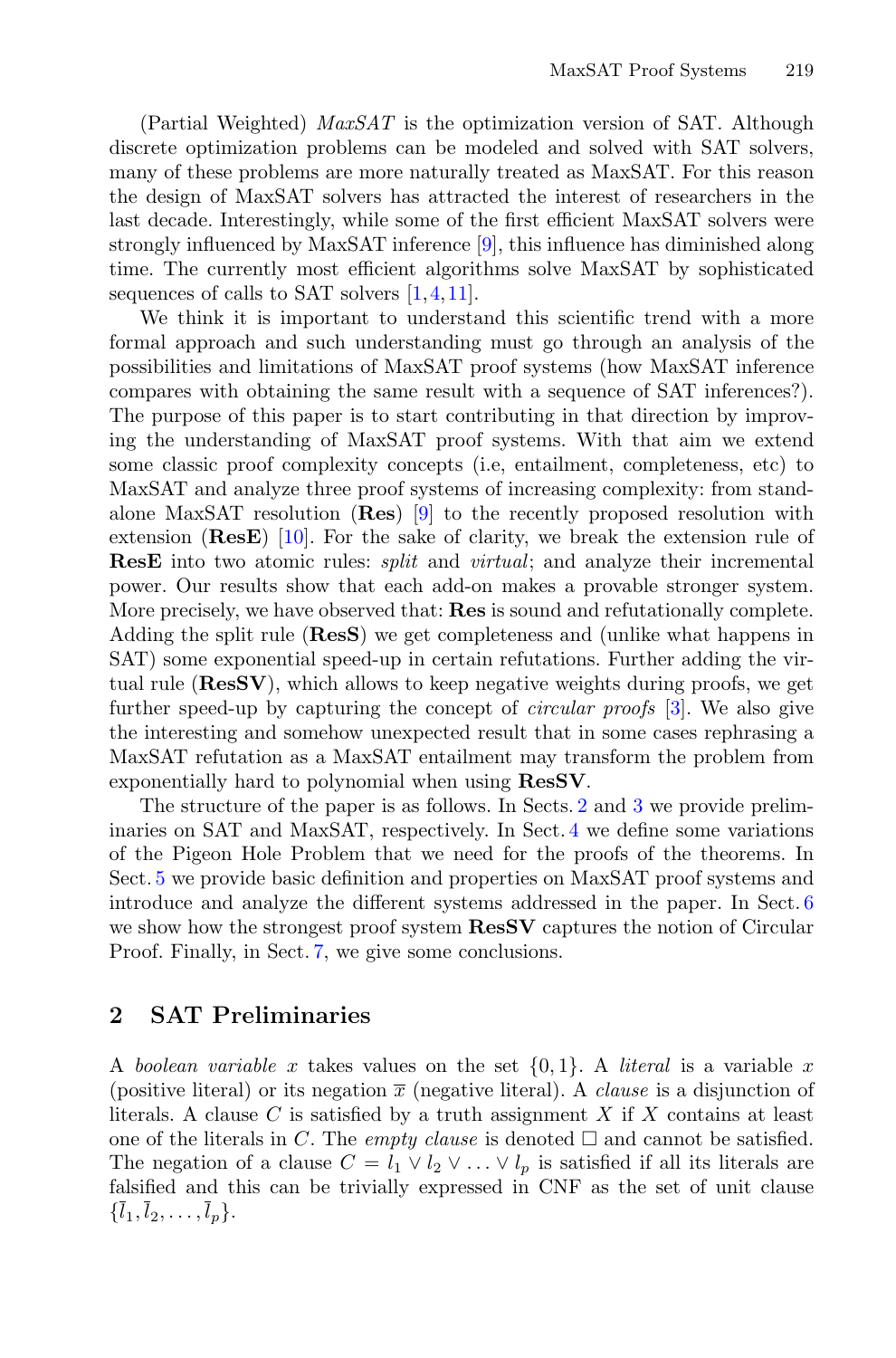A *CNF formula*  $\mathcal F$  is a set of clauses (understood as a conjunction). A truth assignment satisfies a formula if it satisfies all its clauses. If such an assignment exists, we say that the assignment is a model and the formula is satisfiable, noted  $SAT(\mathcal{F})$ . Determining whether a formula is satisfiable constitutes the well-known SAT Problem.

We say that formula F *entails* formula G, noted  $\mathcal{F} \models \mathcal{G}$ , if every model of F is also a model of G. Two formulas F and G are *equivalent*, noted  $\mathcal{F} \equiv \mathcal{G}$ , if they entail each other.

An *inference rule* is given by a set of antecedent clauses and a set of consequent clauses. In SAT, the intended meaning of an inference rule is that if some clauses of a formula match the antecedents, the consequents can be *added*. The rule is *sound* if every truth assignment that satisfies the antecedents also satisfies the consequents. The process of applying an inference rule to a formula  $\mathcal{F}$  is noted  $\mathcal{F} \vdash \mathcal{F}'$ .

Consider the following two rules [\[3,](#page-14-6)[12](#page-14-7)],

$$
\begin{array}{cc}\n\frac{x \vee A & \overline{x} \vee B \\
\hline\nA \vee B & & A \vee x \\
\hline\n\text{(resolution)} & & \text{(split)}\n\end{array}
$$

where A and B are arbitrary (possibly empty) disjunctions of literals and x is an arbitrary variable. In propositional logic it is customary to define rules with just one consequent because one rule with s consequents can be obtained from s one-consequent rules. As we will see, this is not the case in MaxSAT. For this reason, here we prefer to introduce the two-consequents split rule instead of the equivalent weakening rule [\[3\]](#page-14-6) to keep the parallelism with MaxSAT more evident.

A *proof system* Δ is a set of inference rules. A *proof* of *length* e under a proof system  $\Delta$  is a finite sequence  $\mathcal{F}_0 \vdash \mathcal{F}_1 \vdash \ldots \vdash \mathcal{F}_e$  where  $\mathcal{F}_0$  is the original formula and each  $\mathcal{F}_i$  is obtained by applying an inference rule from  $\Delta$ . We will use <sup>⊦</sup>\* to denote an arbitrary number of inference steps. A *short* proof is a proof whose length can be bounded by a polynomial on  $|\mathcal{F}|$ . A *refutation* is a proof such that  $\square \in \mathcal{F}_e$ . Refutations are important because they prove unsatisfiability.

A proof system is *sound* if all its rules are sound. All the SAT rules and proof systems considered in this paper are sound. A proof system is *complete* if for every F, G such that  $\mathcal{F} \models \mathcal{G}$ , there is a proof  $\mathcal{F} \models^* \mathcal{H}$  with  $\mathcal{G} \subseteq \mathcal{H}$ . Although completeness is a natural and elegant property, it has limited practical interest. For that reason a weaker version of completeness has been defined. A proof system is *refutationally complete* if for every unsatisfiable formula  $\mathcal F$  there is a refutation starting in  $\mathcal F$  (i.e., completeness is required only for refutations). It is usually believed that refutational completeness is enough for practical purposes. The reason is that  $\mathcal{F} \models \mathcal{G}$  if and only if  $\mathcal{F} \cup \overline{\mathcal{G}}$  is unsatisfiable, so any implicationally complete proof system can prove the entailment by deriving a refutation from a CNF formula equivalent to  $\mathcal{F} \cup \overline{\mathcal{G}}$ .

<span id="page-2-0"></span>It is well-known that the proof system made exclusively of resolution is refutationally complete and adding the split rule makes the system complete. The following property says that adding the split rule does not give any advantage to resolution in terms of refutational power.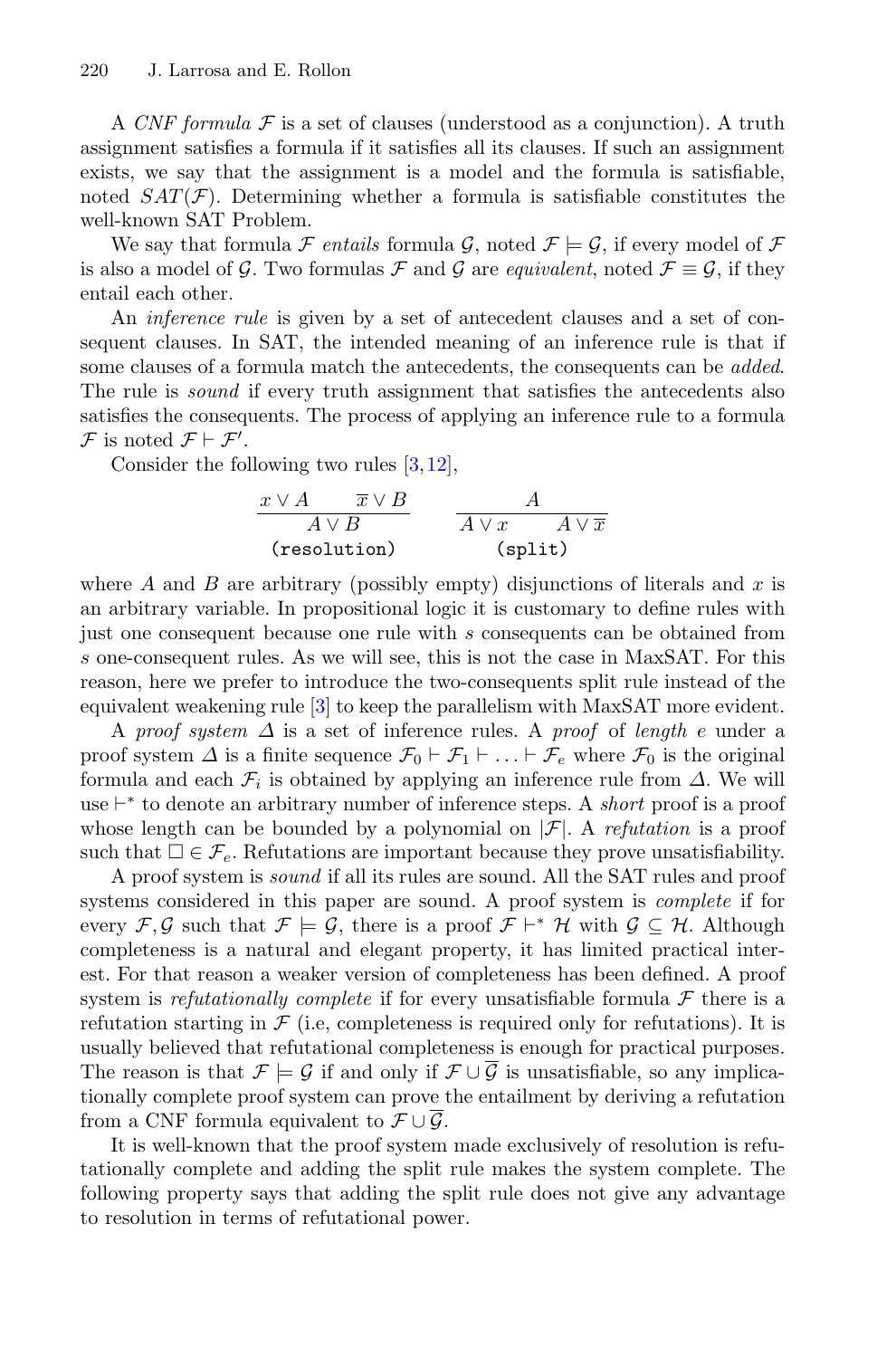*Property 1* [(see Lemma 7 in [\[2](#page-14-8)]]. A proof system with resolution and split as inference rules cannot make shorter refutations than a proof system with only resolution.

## <span id="page-3-0"></span>**3 MaxSAT Preliminaries**

A *weight* w is a positive number or  $\infty$  (i.e,  $w \in \mathbb{R}^+ \cup \{\infty\}$ ). We extend sum and substraction to weights defining  $\infty + w = \infty$  and  $\infty - w = \infty$  for all w. Note that  $v - w$  is only defined when  $w \leq v$ .

A *weighted clause* is a pair  $(C, w)$  where C is a clause and w is a weight associated to its falsification. If  $w = \infty$  we say that the clause is *hard*, else it is *soft*. A weighted *MaxSAT CNF formula* is a set of weighted clauses  $\mathcal{F} =$  $\{(C_1, w_1), (C_2, w_2), \ldots, (C_n, w_n)\}\$ . If all the clauses are hard, we say that the formula is hard. We say that  $\mathcal{G} \subseteq \mathcal{F}$  if for all  $(C, w) \in \mathcal{G}$  there is a  $(C, w') \in \mathcal{F}$ with  $w \leq w'$ .

Given a formula  $\mathcal F$ , we define the cost of a truth assignment X, noted  $\mathcal F(X)$ , as the sum of weights over the clauses that are falsified by  $X$ . The MaxSAT problem is to find the minimum cost over the set of all truth assignments,

$$
MaxSAT(\mathcal{F}) = \min_{X} \mathcal{F}(X)
$$

This definition of MaxSAT including weights and hard clauses is sometimes referred to as Partial Weighted MaxSAT [\[11](#page-14-4)]. Note that any clause  $(C, w)$  can be broken into two clauses  $(C, u), (C, v)$  as long as  $u + v = w$ . In the following we will assume that clauses are separated and merged as needed.

We say that formula F *entails* formula G, noted  $\mathcal{F} \models \mathcal{G}$ , if  $\mathcal{G}(X)$  is a lower bound of  $\mathcal{F}(X)$ . That is, if for all  $X, \mathcal{F}(X) \geq \mathcal{G}(X)$ . We say that two formulas F and G are *equivalent*, noted  $F \equiv G$ , if they entail each other. That is, if forall  $X, \mathcal{F}(X) = \mathcal{G}(X).$ 

In the following Sections we will find useful to deal with negated clauses. Hence, the corresponding definitions and useful properties. Let  $A$  and  $B$  be arbitrary disjunctions of literals. Let  $(A \vee \overline{B}, w)$  mean that falsifying  $A \vee \overline{B}$ incurs a cost of w. Although  $A \vee \overline{B}$  is not a clause, the following property shows that it can be efficiently transformed into a CNF equivalent,

*Property 2.*  $\{(A \vee \overline{l_1 \vee l_2 \vee \ldots \vee l_p}, w)\} \equiv \{(A \vee \overline{l_1}, w), (A \vee l_1 \vee \overline{l_2}, w), \ldots, (A \vee \overline{l_p}, w)\}$  $l_1 \vee \ldots \vee l_{p-1} \vee \overline{l}_p, w)$ .

Observe that if we restrict the MaxSAT language to hard formulas we have standard SAT CNF formulas where  $\infty$  corresponds to *false* and 0 corresponds to true. Note that all the previous definitions naturally instantiate to their SAT analogous.

### <span id="page-3-1"></span>**4 Pigeon Hole Problem and Variations**

We define the well-known Pigeon Hole Problem *PHP* and three MaxSAT versions *SPHP*, *SPHP*<sup>0</sup> and *SPHP*<sup>1</sup>, that we will be using in the proof of our results.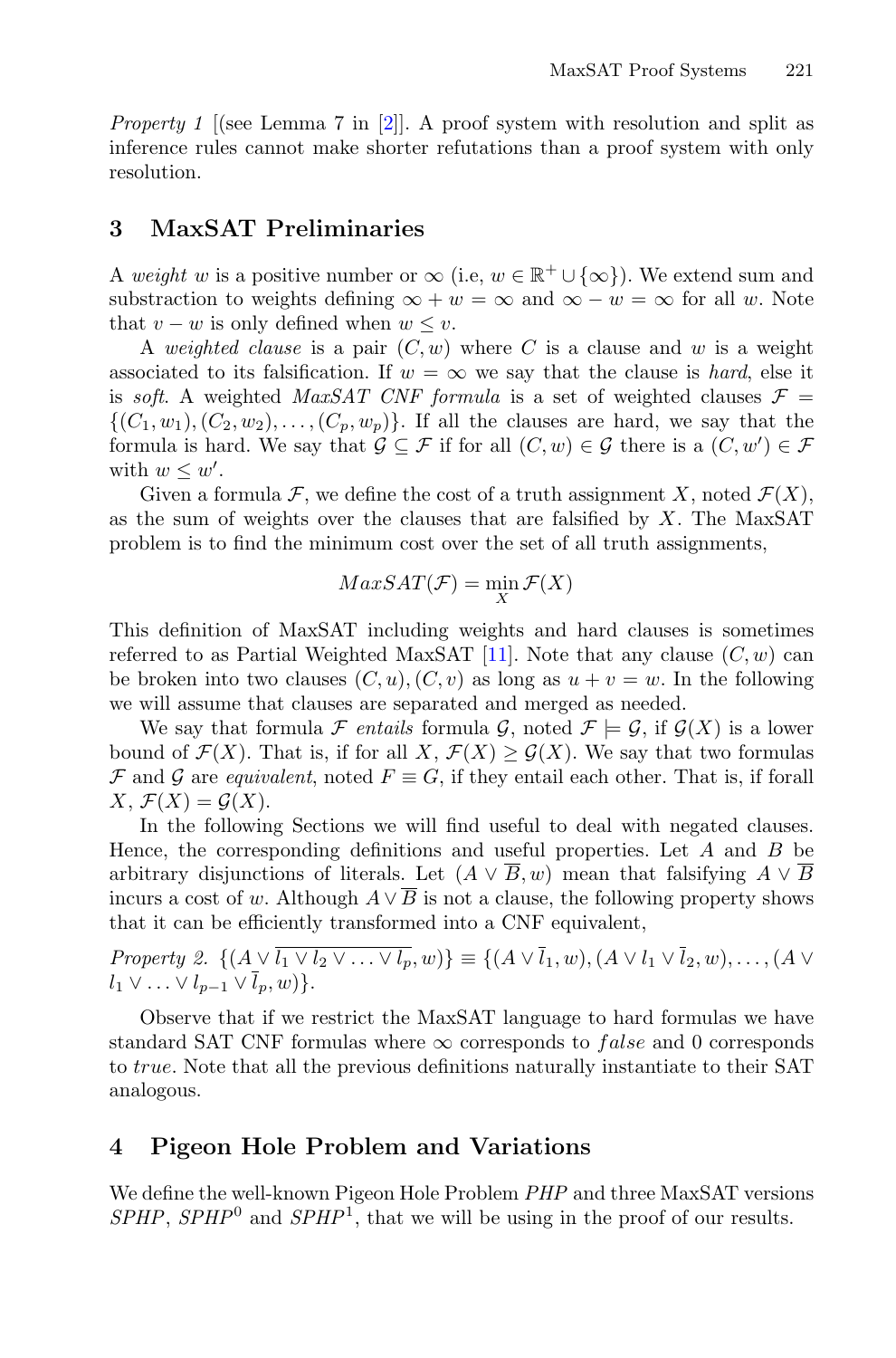In the *Pigeon Hole Problem PHP* the goal is to assign  $m + 1$  pigeons to m holes without any pair of pigeons sharing their hole. In the usual SAT encoding there is a boolean variable  $x_{ij}$  (with  $1 \leq i \leq m+1$ , and  $1 \leq j \leq m$ ) which is true if pigeon  $i$  is in hole  $j$ . There are two groups of clauses. For each pigeon  $i$ , we have the clause,

$$
\mathcal{P}_i = \{x_{i1} \vee x_{i2} \vee \ldots \vee x_{im}\}
$$

indicating that pigeon i must be assigned to a hole. For each hole  $j$  we have the set of clauses,

$$
\mathcal{H}_j = \{ \overline{x}_{ij} \lor \overline{x}_{i'j} \mid 1 \leq i < i' \leq m+1 \}
$$

indicating that hole j is occupied by at most one pigeon. Let  $\mathcal K$  be the union of all these sets of clauses  $\mathcal{K} = \bigcup_{1 \leq i \leq m+1} \mathcal{P}_i \cup_{1 \leq j \leq m} \mathcal{H}_j$ . It is obvious that  $\mathcal{K}$  is an unsatisfiable CNF formula. In MaxSAT notation the pigeon hole problem is,

$$
PHP = \{(C, \infty) \mid C \in \mathcal{K}\}
$$

and clearly  $MaxSAT(PHP) = \infty$ .

In the *soft Pigeon Hole Problem SPHP* the goal is to find the assignment that falsifies the minimum number of clauses. In MaxSAT language it is encoded as,

$$
SPHP = \{ (C, 1) \mid C \in \mathcal{K} \}
$$

and it is obvious that  $MaxSAT(SPHP) = 1$ .

The  $SPHP<sup>0</sup>$  problem is like the soft pigeon hole problem but augmented with one more clause  $(\Box, m^2 + m)$  where m is the number of holes. Note that  $MaxSAT(SPHP^0) = m^2 + m + 1.$ 

Finally, the *SPHP<sup>1</sup>* problem is like the soft pigeon hole problem but augmented with a set of unit clauses  $\{(x_{ij}, 1),(\overline{x}_{ij}, 1)| 1 \leq i \leq m+1, 1 \leq j \leq m\}.$ Note that  $MaxSAT(SPHP^1) = m^2 + m + 1$ .

# <span id="page-4-0"></span>**5 MaxSAT Proof Systems**

A *MaxSAT inference rule* is given by a set of antecedent clauses and a set of consequent clause. In MaxSAT, the application of an inference rule is to *replace* the antecedents by the consequents. The process of applying an inference rule to a formula F is also noted  $\mathcal{F} \vdash \mathcal{F}'$ . The rule is *sound* if it preserves the equivalence of the formula.

As in the SAT case, given a proof system Δ (namely, a set of rules) a *proof* of length e is a sequence  $\mathcal{F}_0 \vdash \mathcal{F}_1 \vdash \ldots \vdash \mathcal{F}_e$  where  $\mathcal{F}_0$  is the original formula and each  $\mathcal{F}_i$  is obtained by applying an inference rule from  $\Delta$ . If  $\mathcal{G} \subseteq \mathcal{F}_e$ , we say that the proof is a proof of  $\mathcal G$  from  $\mathcal F$ .

A proof system is *sound* if all its rules are sound. In this paper all MaxSAT rules and proof systems are sound. A proof system is *complete* if for every  $\mathcal{F}, \mathcal{G}$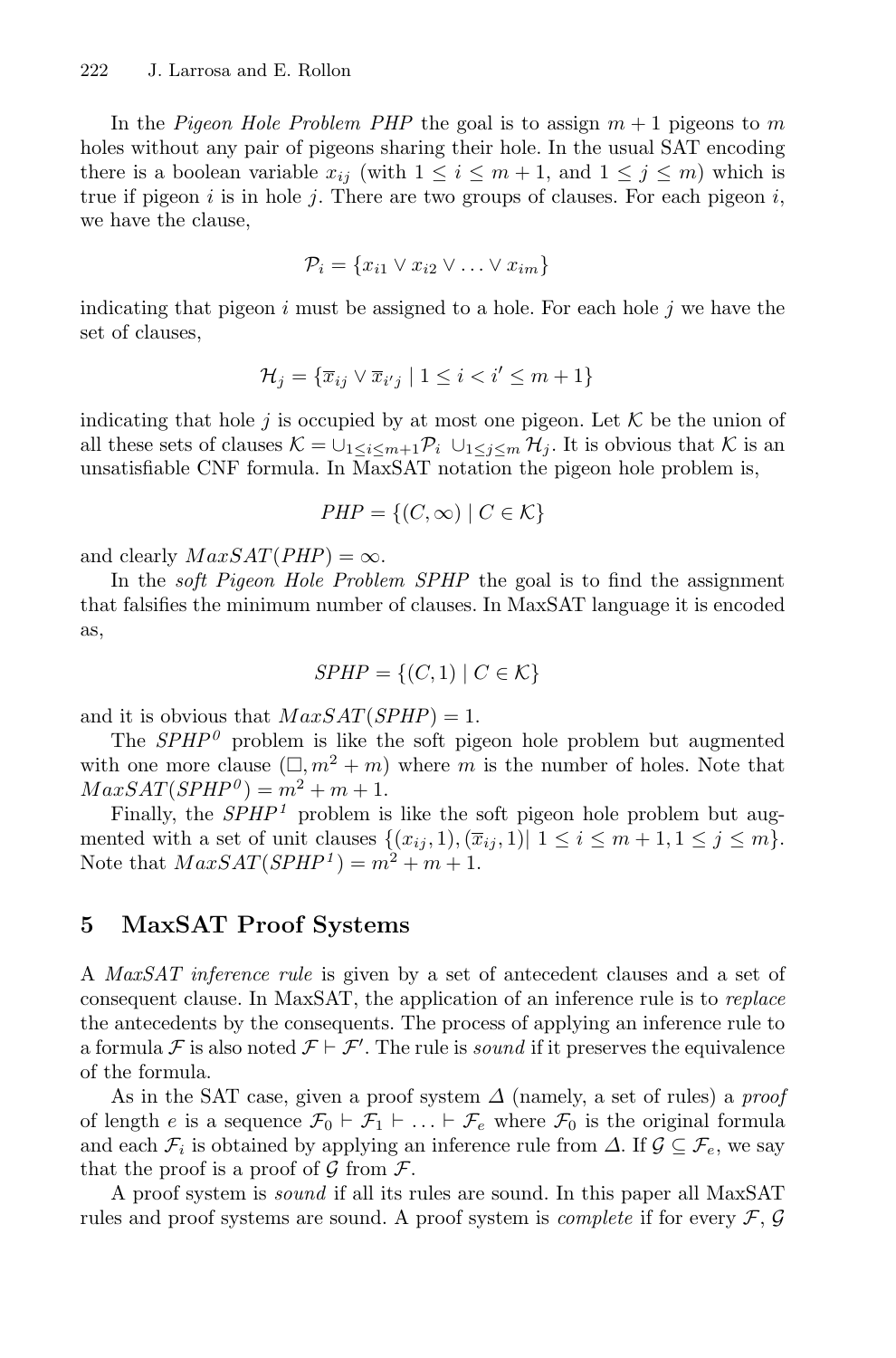such that  $\mathcal{F} \models \mathcal{G}$ , there is a proof of  $\mathcal{G}$  from  $\mathcal{F}$ . A *refutation* of  $\mathcal{F}$  is a proof of  $(\Box, k)$  from  $\mathcal F$  with  $k = MaxSAT(\mathcal F)$ . A proof system is *refutationally complete* if it can derive a refutation of every formula  $\mathcal{F}$ .

Next we show that, similarly to what happens in SAT, refutationally completeness is sufficient for practical purposes. The reason is that it can also be used to proof or disproof general entailment, making completeness somehow redundant. We need first to define the maximum soft cost of a formula as  $\Gamma(\mathcal{F}) = \sum_{(C,w)\in F|w\neq \infty} w$  and the negation of a MaxSAT formula as the negation of all its clauses  $\overline{\mathcal{F}} = \{(\overline{C}, w) | (C, w) \in \mathcal{F}\}\$ . The following property tells the effect of negating a formula without hard clauses,

*Property 3.* If  $F$  is a CNF MaxSAT formula without hard clauses, then

<span id="page-5-0"></span>
$$
\overline{\mathcal{F}}(X) = \top(\mathcal{F}) - \mathcal{F}(X)
$$

*Proof.* Let X be a truth assignment, S be the set of clauses satisfied by X and U be the set of clauses falsified by X. It is clear that  $\mathcal{F}(X) = \sum_{(C_i, w_i) \in \mathcal{U}} w_i$  while  $\mathcal{F}(X) = \sum_{(C_i, w_i) \in \mathcal{S}} w_i$ . Since  $\mathcal{S} \cap \mathcal{U} = \emptyset$  and  $\mathcal{S} \cup \mathcal{U} = \mathcal{F}$ , then  $\sum_{(C_i, w_i) \in U} w_i +$  $\sum_{i}(C_i, w_i) \in S} w_i = \top(\mathcal{F})$ . Therefore,  $\mathcal{F}(X) + \mathcal{F}(X) = \top(\mathcal{F})$  and, as a consequence,  $\overline{\mathcal{F}}(X) = \top(\mathcal{F}) - \mathcal{F}(X).$ 

<span id="page-5-1"></span>We can now show that an entailment  $\mathcal{F} \models \mathcal{G}$  can be rephrased as a MaxSAT problem,

**Theorem 1.** Let  $\mathcal F$  and  $\mathcal G$  be two MaxSAT formulas, possibly with hard clauses. *Then,*

$$
\mathcal{F} \models \mathcal{G} \text{ iff } MaxSAT(\mathcal{F} \cup \overline{\mathcal{G}}') \geq \top(\mathcal{G}')
$$

where  $\mathcal{G}'$  is a softened version of  $\mathcal{G}$  in which infinity weights are replaced by  $\max\{\top(\mathcal{G}), \top(\mathcal{F})\} + 1.$ 

*Proof.* Let us prove the if direction.  $\mathcal{F} \models \mathcal{G}$  means that  $\forall X, \mathcal{F}(X) > \mathcal{G}(X)$ . Also, by construction  $\forall X, \mathcal{G}(X) \geq \mathcal{G}'(X)$ . Therefore,  $\forall X, \mathcal{F}(X) \geq \mathcal{G}(X)$ . Because  $\mathcal{G}'$ does not contain hard clauses,  $G'(X) \neq \infty$ , which means that,  $\forall X, \mathcal{F}(X)$  −  $\mathcal{G}'(X) \geq 0$  Adding  $\top(\mathcal{G}')$  to both sides of the disequality we get,  $\forall X, \mathcal{F}(X)$  +  $\top(\mathcal{G}') - \mathcal{G}'(X) \geq \top(\mathcal{G}')$ . By Property [3,](#page-5-0) we have,  $\forall X, \mathcal{F}(X) + \overline{\mathcal{G}}'(X) \geq \top(\mathcal{G}')$ which clearly means that,  $MaxSAT(\mathcal{F} \cup \overline{\mathcal{G}}') \geq \top(\mathcal{G}')$ .

Let us proof the else if direction.  $maxSAT(\mathcal{F} \cup \mathcal{G}') \geq \top(\mathcal{G}')$  implies that  $\forall X, \mathcal{F}(X) + \overline{\mathcal{G}}'(X) \geq \top(\mathcal{G}')$ . Moreover, since  $\overline{\mathcal{G}}'$  does not have hard clauses, from Property [3](#page-5-0) we know that,  $\forall X, \mathcal{F}(X) + \top (G') - \mathcal{G}'(X) \geq \top (G')$  so we have,  $\forall X, \mathcal{F}(X) \ge \mathcal{G}'(X)$  and we need to have,  $\forall X, \mathcal{F}(X) \ge \mathcal{G}(X)$ . We reason on cases for truth assignment  $X$ :

1. If  $\mathcal{G}'(X) \leq \top(\mathcal{G})$ , by definition of  $\mathcal{G}', \mathcal{G}'(X) = \mathcal{G}(X) \neq \infty$ . Therefore,  $\mathcal{F}(X) \ge \mathcal{G}'(X) = \mathcal{G}(X)$ , which proofs this case.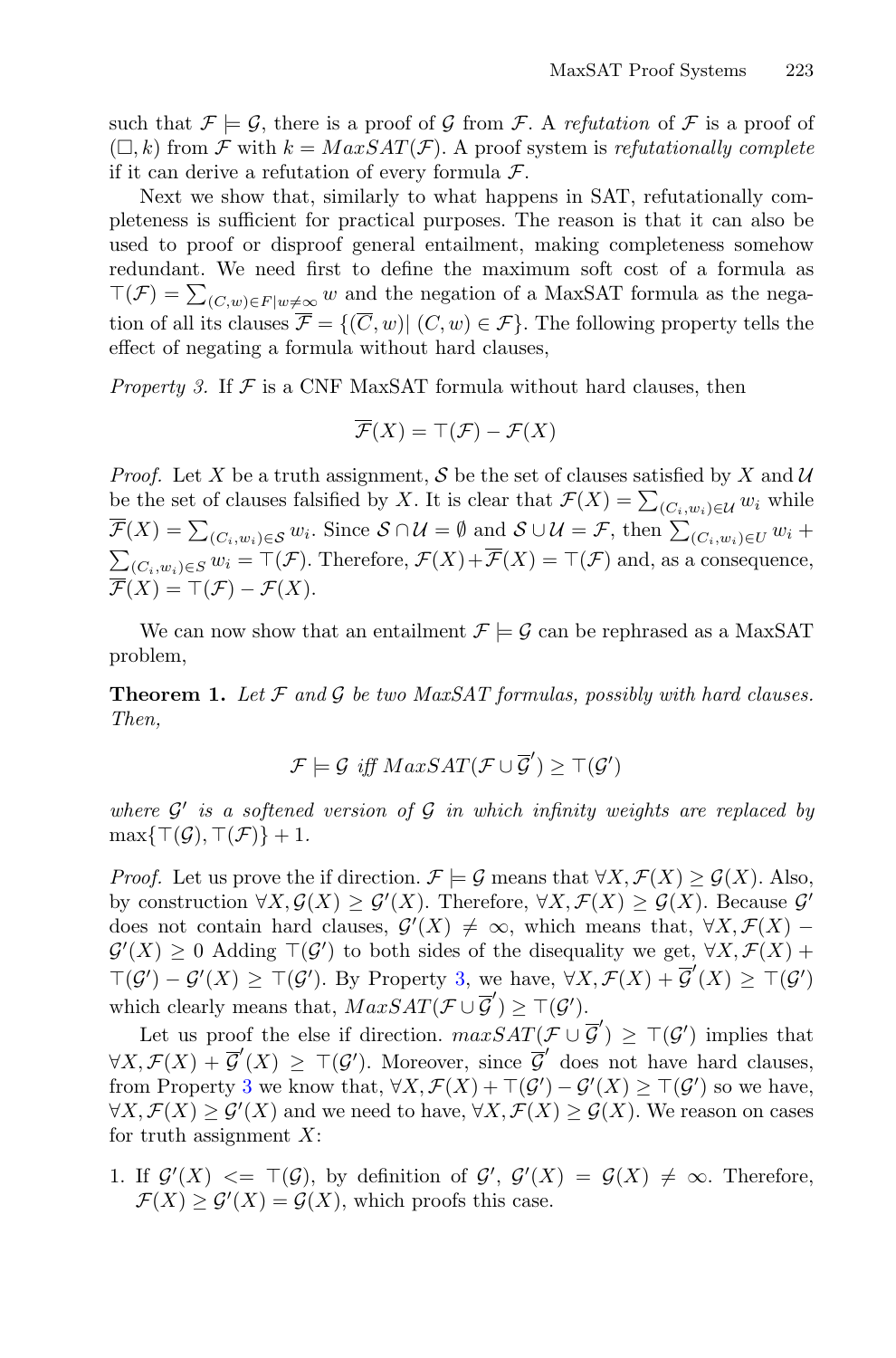- 2. If  $\mathcal{G}'(X) > \top(\mathcal{G})$ , by definition of  $\mathcal{G}', \mathcal{G}(X) = \infty$ . We show that in this case,  $\mathcal{F}(X) = \infty$ .
	- $-\text{ if }\top(\mathcal{F})\leq \top(\mathcal{G}) \text{ then } \mathcal{F}(X)\geq \mathcal{G}'(X) > \top(\mathcal{G}) \geq \top(\mathcal{F})$ . We show that  $\mathcal{F}(X) > \mathcal{T}(\mathcal{F})$  implies that  $\mathcal{F}(X) = \infty$ . We proceed by contradiction. Let us suppose that  $\mathcal{F}(X) > \mathcal{T}(\mathcal{F})$  and  $\mathcal{F}(X) \neq \infty$ . The latter means that X satisfies all hard clauses. As a consequence,  $\mathcal{F}(X) \leq \top(\mathcal{F})$ , which contradicts the hypothesis.
	- if  $\top(\mathcal{F}) > \top(\mathcal{G})$ , then there are no X such that  $\top(\mathcal{G}) < \mathcal{G}'(X) \leq \top(\mathcal{F})$ . By definition of  $\mathcal{G}'$ , forall  $(C_i, \infty) \in G$ ,  $(C_i, \top(\mathcal{F}) + 1) \in \mathcal{G}'$ . Therefore, either X satisfies all hard clauses in G and then  $\mathcal{G}'(X) \leq \top(\mathcal{G})$  or X falsifies at least one hard clause in  $\mathcal G$  and then  $\mathcal G'(X) > \top(\mathcal F)$ .

which proofs the theorem.

<span id="page-6-0"></span>The application of the previous theorem to single clause entailment yields the following corollary.

**Corollary 1.** Let  $\mathcal F$  be a formula and  $(C, w)$  be a weighted clause. Then,

$$
\mathcal{F} \models (C, w) \text{ iff } MaxSAT(\mathcal{F} \cup \{(\overline{C}, u)\} \ge u
$$

*where*  $u = \begin{cases} w, & \text{if } w \neq \infty \\ \top(\mathcal{F}) + 1 & \text{if } w = \infty \end{cases}$  $\top(\mathcal{F})+1$ , *if*  $w = \infty$ 

A useful application of this corollary will be shown in Sect. [5.3.](#page-8-0)

In the rest of the section we introduce and analyze the incremental impact of the three inference rules.

#### **5.1 Resolution**

The MaxSAT *resolution* rule [\[8](#page-14-9)] is,

$$
\frac{(x \vee A, v) \quad (\overline{x} \vee B, w)}{(A \vee B, m)}
$$

$$
(x \vee A, v - m) \quad (\overline{x} \vee B, w - m)
$$

$$
(x \vee A \vee \overline{B}, m) \quad (\overline{x} \vee B \vee \overline{A}, m)
$$

where A and B are arbitrary (possibly empty) disjunctions of literals and  $m =$  $\min\{v, w\}$ . When A (resp. B) is empty,  $\overline{A}$  (resp. B) is constant true, so  $x \vee \overline{A} \vee B$ (resp.  $x \vee A \vee B$ ) is tautological. Note that MaxSAT resolution, when applied to two hard clauses, corresponds to SAT resolution.

It is known that the proof system **Res** made exclusively of the resolution rule is refutationally complete,

#### **Theorem 2** [\[6,](#page-14-10)[9](#page-14-1)]**.** *Res is refutationally complete.*

However, as we show next, it is not complete.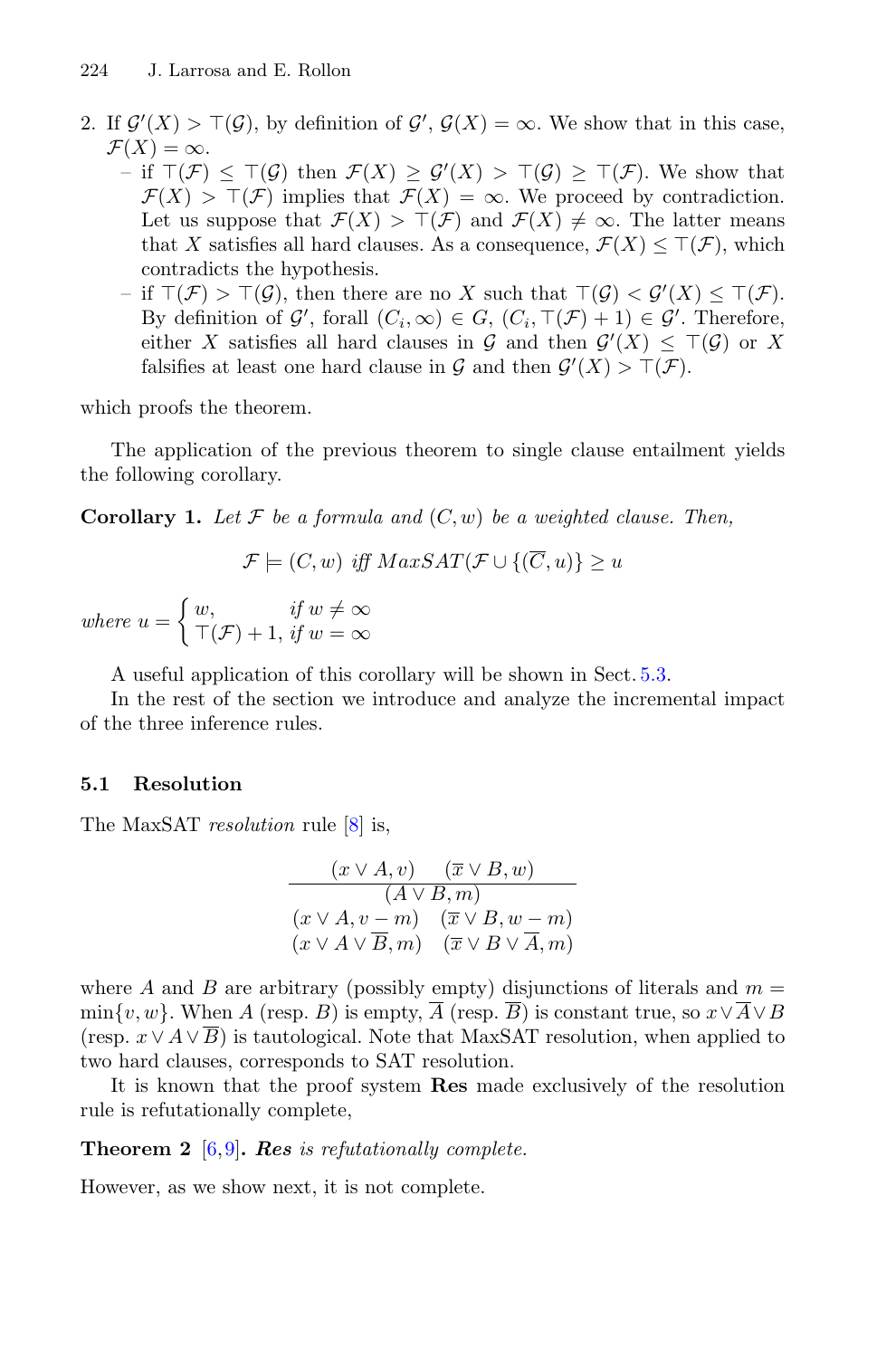#### **Theorem 3.** *Res is not complete.*

*Proof.* Consider formula  $\mathcal{F} = \{(x, 1), (y, 1)\}\$ . It is clear that  $\mathcal{F} \models (x \lor y, 1)$  which cannot be derived with **Res**.

It is well-known that **Res** cannot compute short refutations for *PHP* [\[12\]](#page-14-7) or *SPHP* [\[6](#page-14-10)]. However, it can efficiently refute  $SPHP<sup>1</sup>$ . We write it as a property and sketch the proof (which is a direct adaptation of what was proved in [\[7\]](#page-14-11) and [\[10](#page-14-5)]) because it will be instrumental in the proof of several results in the rest of this section,

<span id="page-7-0"></span>*Property 4.* There is a short *Res* refutation of SPHP<sup>1</sup>.

*Proof.* The proof is based on the fact that for each one of the  $m + 1$  pigeons there is a short refutation

$$
\{(x_{i1} \lor x_{i2} \lor \dots \lor x_{im}, 1)\} \cup \{(\overline{x}_{ij}, 1)| 1 \leq j \leq m\} \vdash^* \mathcal{G} \cup (\square, 1)
$$

and for each one of the m holes there is a short refutation

$$
\{(\overline{x}_{ij} \vee \overline{x}_{i'j}, 1) \mid 1 \le i < i' \le m+1\} \cup \{(x_{ij}, 1) \mid 1 \le i \le m+1\} \vdash^* \mathcal{G} \cup \{(\square, m)\}\
$$

Because each derivation is independent of the other we can concatenate them into,

$$
SPHP^1 \vdash^* \mathcal{G} \cup \{ (\Box, m^2 + m + 1) \}
$$

which is a refutation of *SPHP*<sup>1</sup>.

#### **5.2 Split**

The *split* rule,

$$
\frac{(A, w)}{(A \vee x, w) \quad (A \vee \overline{x}, w)}
$$

is the natural extension of its SAT counterpart. Consider the proof system **ResS**, made of resolution and split. We show that, as it happens in the SAT case, the split rule brings completeness,

#### **Theorem 4.** *ResS is complete.*

*Proof.* The proof is based on the following facts:

1. For every formula F there is a proof  $\mathcal{F} \vdash^* \mathcal{F}^e$  where  $\mathcal{F}^e$  is made exclusively of splits in which all the clauses of F*<sup>e</sup>* contain all the variables in the formula and there are no repeated clauses. Each clause  $(C, w) \in \mathcal{F}$  can be expanded to a new variable not in C using the split rule. This process can be repeated until all clauses in the current formula contain all the variables in the formula. Note that all clauses  $(C', u)$ ,  $(C', v)$  can be merged and, as a result,  $\mathcal{F}^e$  does not contain repeated clauses.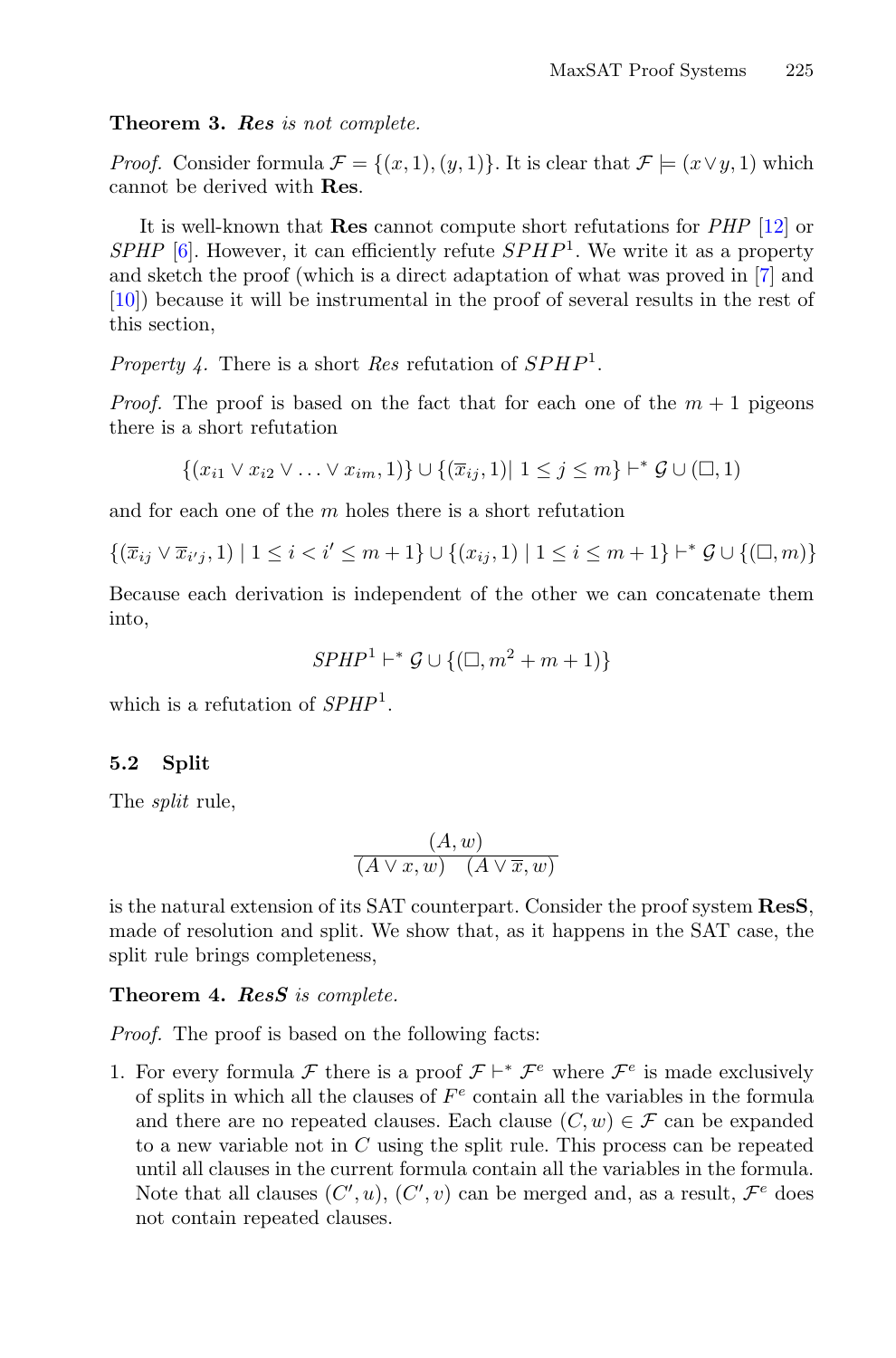- 2. If  $\mathcal{F} \vdash^* \mathcal{F}^e$  then  $\mathcal{F}^e \vdash^* \mathcal{F}$ . Let  $\mathcal{F} = \mathcal{F}_0 \vdash \mathcal{F}_1 \vdash \mathcal{F}_2 \vdash \ldots \vdash \mathcal{F}_p = \mathcal{F}^e$  be the proof from F to  $\mathcal{F}^e$ . Then,  $\mathcal{F}^e = \mathcal{F}_p \vdash ... \vdash \mathcal{F}_2 \vdash \mathcal{F}_1 \vdash \mathcal{F}_0 = \mathcal{F}$  is done resolving the pairs of clauses in  $\mathcal{F}_i$  that were splitted in the  $\mathcal{F}_{i-1} \vdash \mathcal{F}_i$  step.
- 3. If  $\mathcal{F}^e(X) = w$  then there exists a unique clause  $(C, w) \in \mathcal{F}^e$  which is falsified by  $X$

By fact (1),  $\mathcal{F} \vdash^* \mathcal{F}^e$  and  $\mathcal{G} \vdash^* \mathcal{G}^e$ . Because of soundness,  $\vdash, \forall X, \mathcal{F}(X) =$  $\mathcal{F}^e(X)$  and  $\forall X, \mathcal{G}(X) = \mathcal{G}^e(X)$ . Since  $\mathcal{F} \models \mathcal{G}, \forall X, F(X) \geq G(X)$ . Therefore,  $\forall X, F^e(X) > \mathcal{G}^e(X)$  which, by fact (3), means that for each X there exists a unique  $(C, F^e(X)) \in \mathcal{F}^e$  and  $(C, G^e(X))$  which is falsified by X. Separating all  $(C, \mathcal{F}^e(X))$  into  $(C, \mathcal{G}^e(X)),$   $(C, \mathcal{F}^e(X) - \mathcal{G}^e(X))$  we have  $\mathcal{F}^e = \mathcal{G}^e \cup \mathcal{H}^e$ . Therefore,  $\mathcal{F} \vdash \mathcal{F}^e = \mathcal{G}^e \cup \mathcal{H}^e$ . By fact (2),  $\mathcal{G}^e \cup \mathcal{H}^e \vdash^* \mathcal{G} \cup \mathcal{H}^e$ .

However, unlike what happens in the SAT case (see Property [1\)](#page-2-0), **ResS** is stronger than **Res**,

#### **Theorem 5.** *ResS is stronger than Res.*

*Proof.* On the one hand, it is clear that **ResS** can simulate any proof of **Res** since it is a superset of **Res**. On the other hand, unlike **Res**, **ResS** can produce short refutations for  $SPHP<sup>0</sup>$ , as shown below.

First, let us proof that **Res** cannot produce short refutations for SPHP<sup>0</sup>. Since the resolution rule does not apply to the empty clause  $(\Box, w)$ , if **Res** could refute *SPHP<sup>0</sup>* in polynomial time it would also refute *SPHP* in polynomial time, which is impossible  $[6]$  $[6]$ .

**ResS** can produce short refutations for SPHP<sup>0</sup> because it can transform  $SPHP<sup>0</sup>$  into  $SPHP<sup>1</sup>$  and then apply Property [4.](#page-7-0) The transformation is done by a sequence of splits,

$$
\frac{(\square, 1)}{(x_{ij}, 1) \quad (\overline{x}_{ij}, 1)}
$$

that move one unit of weight from the empty clause to every variable in the formula and its negation.

#### <span id="page-8-0"></span>**5.3 Virtual**

In a recent paper [\[10](#page-14-5)] we proposed a proof system in which clauses with negative weights can appear during the proof. This is equivalent to adding to **ResS** the *virtual* rule,

$$
(A, w) \quad (A, -w)
$$

which allows to introduce a fresh clause  $(A, w)$  into the formula. To preserve soundness (i.e, cancel out the effect of the addition) it also adds  $(A, -w)$ .

Let **ResSV** be the proof system made of resolution, split and virtual (note that resolution and split are only defined for antecedents with positive weights).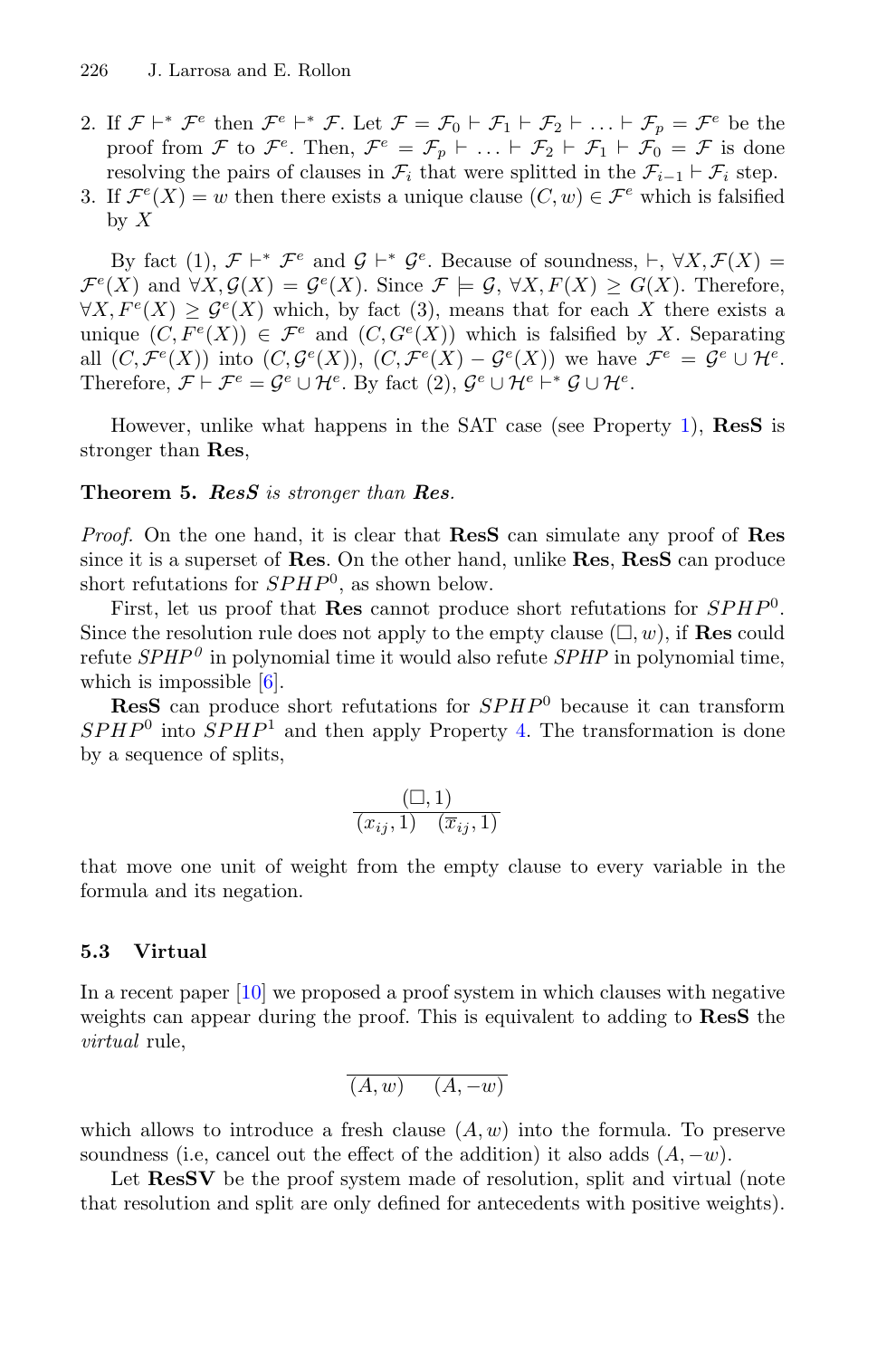It has been shown that if  $\mathcal{F}_0$   $\vdash^* \mathcal{F}_e$  is a **ResSV** proof and  $\mathcal{F}_e$  *does not contain any negative weight*, then for every  $\mathcal{G} \subseteq \mathcal{F}_e$  we have that  $\mathcal{F} \models \mathcal{G}$ .

The following theorem shows that the virtual rule adds further strength to the proof system,

#### **Theorem 6.** *ResSV is stronger than ResS.*

*Proof.* On the one hand, it is clear that **ResSV** can simulate any proof of **ResS** since it is a superset of **ResS**. On the other hand, **ResSV** can produce a short refutation of SPHP and **ResS** cannot.

The short refutation of **ResSV**, as shown in [\[10](#page-14-5)], is obtained by first virtually transforming  $SPHP$  into  $SPHP<sup>1</sup>$ . Then, it uses Property [4](#page-7-0) to derive  $(\Box, m^2 +$  $m+1$ ). Finally, it splits one unit of the empty clause cost to each pair  $x_{ij}, \overline{x}_{ij}$  to cancel out negative weights. At the end of the process all clauses have positive weight while still having  $(\square, 1)$ .

It is clear that **ResS** cannot polynomially refute *SPHP* because otherwise a SAT proof system with resolution and split rules would produce shorter refutations than a SAT proof system with only resolution, which contradicts Property [1.](#page-2-0)

We will finish this section showing that Theorem [1](#page-5-1) has an unexpected application in the context of **ResSV**. Consider the problem of proving  $PHP \models (\Box, \infty)$ . This can be done with a refutation of  $PHP$ . Namely  $PHP \vdash^* (\Box, \infty) \cup \mathcal{F}$  or using Corollary [1,](#page-6-0) which tells that  $\mathcal{F} \models (\Box, \infty)$  if and only if  $MaxSAT(\mathcal{F}) \geq 1$ . The following two theorems shows that **ResSV** cannot do efficiently the first approach, but can do efficiently the second.

**Theorem 7.** *There is no short ResSV refutation of* PHP*.*

*Proof.* Virtual rule cannot introduce hard clauses and resolution and split rules only produce a hard consequence if they have hard antecedents. As a consequence,  $(\Box, \infty)$  can only be obtained by resolving or splitting hard clauses in PHP. If **ResSV** produce a short refutation for PHP, **ResS** and, as a consequence **Res**, also produce the same short refutation for PHP, which contradicts Property [1.](#page-2-0)

**Theorem 8.** *There is a polynomial*  $\text{Res}S$ V *proof of*  $(\Box, 1)$  *from PHP*.

*Proof.* We only need to apply the virtual rule,

$$
(\Box, m^2 + m) \quad (\Box, -m^2 - m)
$$

and then split,

$$
\frac{(\square, 1)}{(x_{ij}, 1) \quad (\overline{x}_{ij}, 1)}
$$

for each i, j. The resulting problem is similar to  $SPHP<sup>1</sup>$  but with hard clauses. At this point and adapting the proof of [4](#page-7-0) we can derive  $(\square, m^2 + m + 1)$  cancel out the negative weight while still retaining  $(\Box, 1)$ .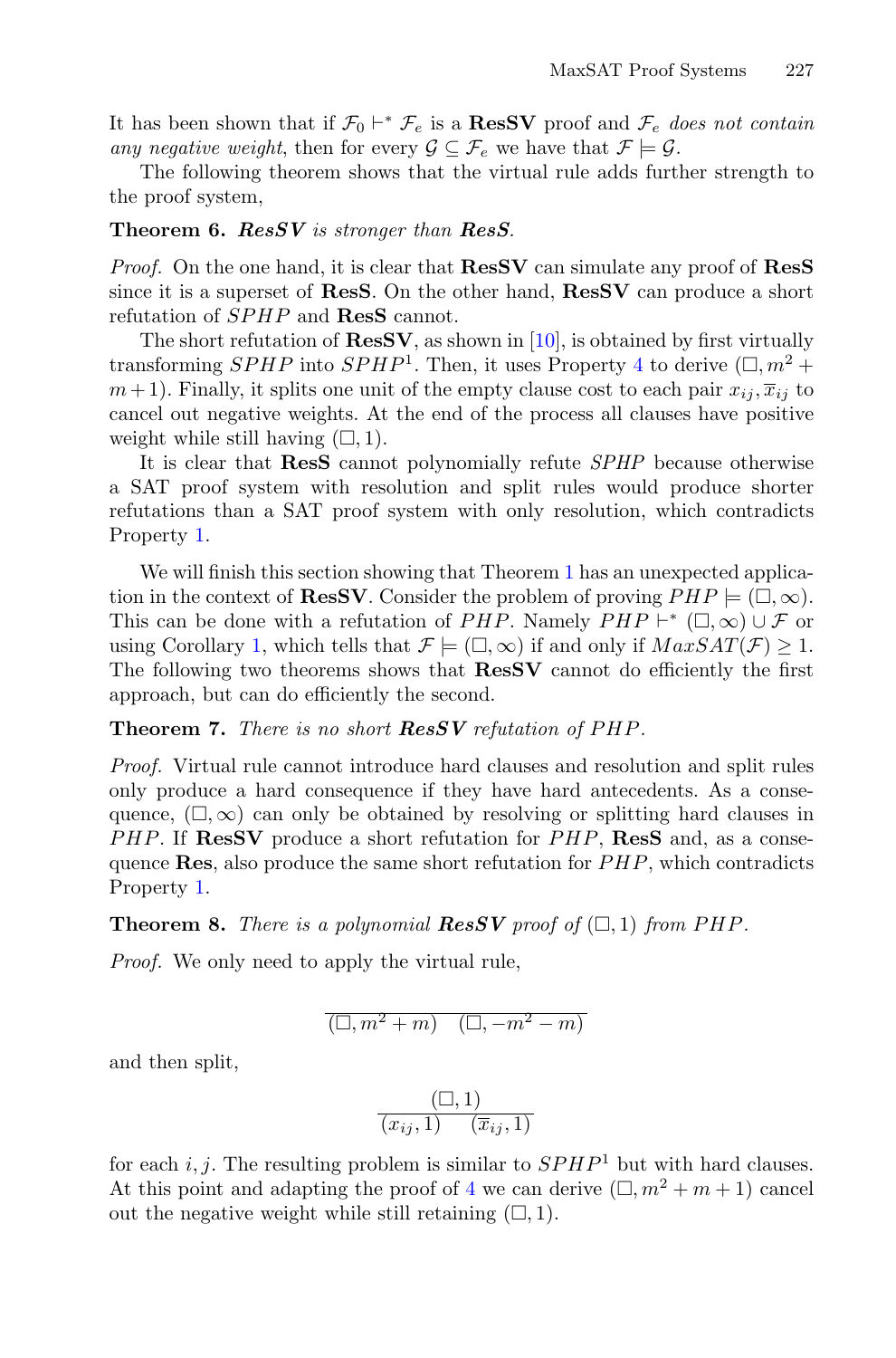# <span id="page-10-0"></span>**6 MaxSAT Circular Proofs**

In this section we study the relation between **ResSV** and the recently proposed concept of circular proofs [\[3\]](#page-14-6). Circular proofs allows the addition of an arbitrary set of clauses to the original formula. It can be seen that conclusions are sound as long as the added clauses are *re-derived* as many times as they are used. In the original paper this condition is characterized as the existence of a flow in a graphical representation of the proof. Here we show that the **ResSV** proof system naturally captures the same idea and extends it from SAT to MaxSAT with an arguably simpler notation. In particular, the virtual rule guarantees the existence of the flow.

#### **6.1 SAT Circular Proofs**

We start reviewing the SAT case, as defined in [\[3\]](#page-14-6). Given a CNF formula  $\mathcal F$  a *circular pre-proof* of  $C_r$  from  $\mathcal F$  is a sequence,

$$
\Pi = C_1, C_2, \dots, C_p, C_{p+1}, C_{p+2}, \dots, C_{p+q}, C_{p+q+1}, C_{p+q+2}, \dots, C_r
$$

such that  $\mathcal{F} = \{C_1, C_2, \ldots, C_p\}, \mathcal{B} = \{C_{p+1}, C_{p+2}, \ldots, C_{p+q}\}$  is an arbitrary set of clauses and each  $C_i$  ( $i>p+q$ ) is obtained from previous clauses by applying an inference rule in the proof system. Note that the same clause can be both derived and used several times during the proof.

A *circular pre-proof* Π can be associated with a directed bi-partite graph  $G(\Pi)=(I\cup J, E)$  such that there is one node in J for each element of the sequence (called clause nodes) and one node in  $I$  for each inference step (called inference nodes). There is an arc from  $u \in J$  to  $v \in I$  if u is an antecedent clause in the inference step of v. There is an arc from  $u \in I$  to  $v \in J$  if v is a consequent clause in the inference step of u. The graph is compacted by merging nodes whose associated clause is identical to one in  $\beta$ . Note that before the compactation the graph is acyclic, but the compactation may introduce cycles. The set of in-neighbors and out-neighbors of node  $C \in J$  are denoted  $N^-(C)$ and  $N^+(C)$ , respectively.

A *flow assignment* for a circular pre-proof is an assignment  $f: I \longrightarrow \mathbb{R}^+$  of positive reals to inference nodes. The *balance* of node  $C \in J$  is the inflow minus the outflow,

$$
b(C) = \sum_{R \in N^{-}(C)} f(R) - \sum_{R \in N^{+}(C)} f(R)
$$

**Definition 1.** *A SAT circular proof of clause A from CNF formula*  $F$  *is a preproof* Π *whose proof-graph* G(Π) *admits a flow in which all clauses not in* F *have non-negative balance and*  $A \in J$  *has a strictly positive balance.* 

**Theorem 9 (soundness).** *Assuming a sound SAT proof system, if there is a SAT circular proof of A from formula*  $\mathcal{F}$  *then*  $\mathcal{F} \models A$ *.*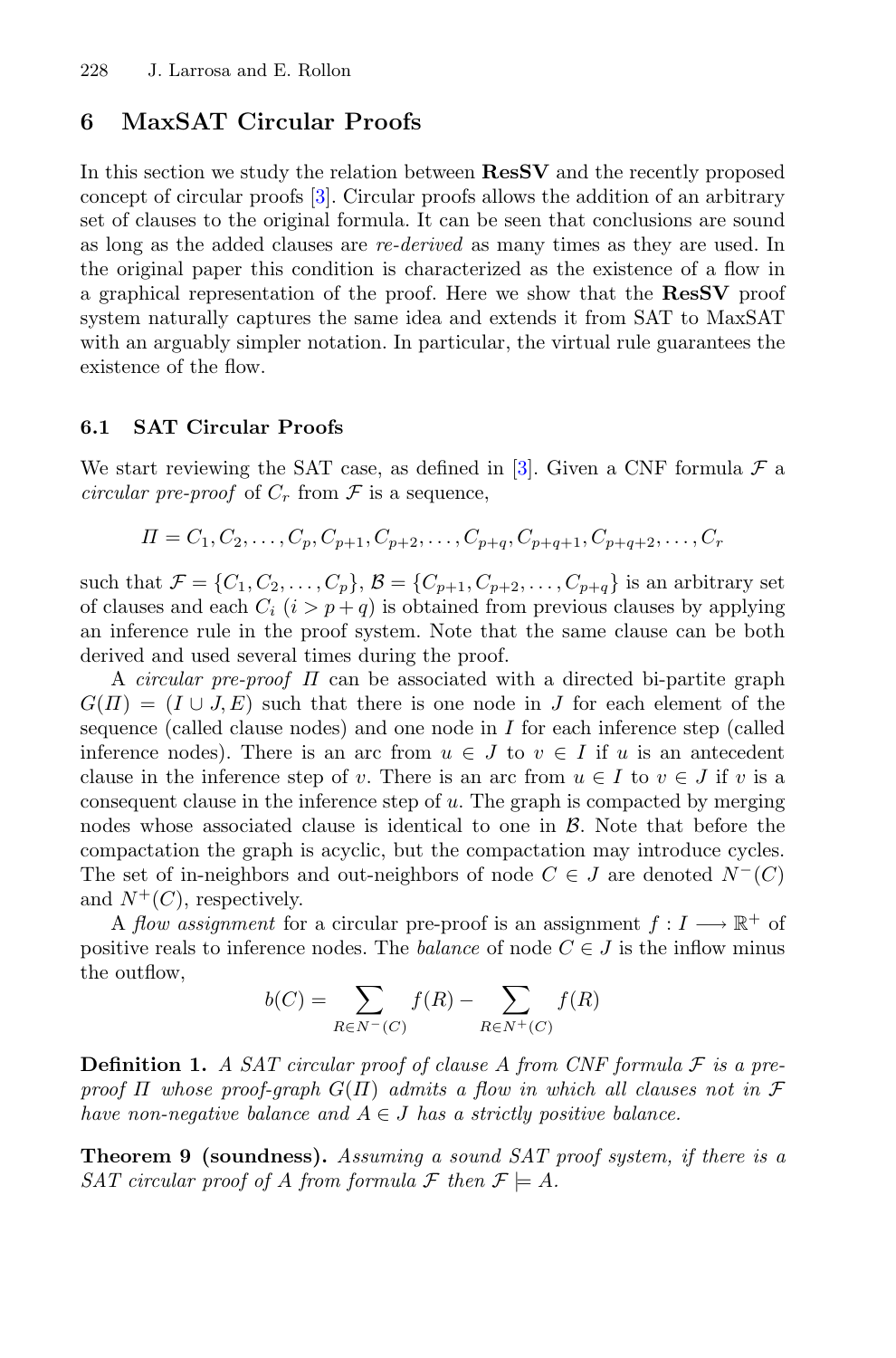*Property 5.* Using the proof system with the following two rules,

$$
\begin{array}{ccc}\n x \lor D & \overline{x} \lor D & \\
\hline\nD & & \overline{D \lor x} & D \lor \overline{x} \\
 \hline\n \text{(symmetric resolution)} & & \text{(split)}\n\end{array}
$$

there is a short circular refutation of *PHP*.

#### **6.2 ResSV and MaxSAT Circular Proofs**

Now we show that the MaxSAT **ResSV** proof system is a true extension of circular proofs from SAT to MaxSAT. The following two theorems show that, when restricted to hard formulas, **ResSV** and SAT circular proofs can simulate each other. Recall that specializing Corollary [1](#page-6-0) to hard formulas,  $\mathcal{F} \models (A,\infty)$ and  $MaxSAT(\mathcal{F} \cup \{(\overline{A}, 1)\}) \geq 1$  is equivalent. Therefore, one can show  $\mathcal{F} \models$  $(A, \infty)$  with a proof  $\mathcal{F} \cup \{(A, 1)\} \vdash^* (\square, 1) \cup \mathcal{G}.$ 

**Theorem 10.** Let  $\Pi$  be a SAT circular proof of clause A from formula  $\mathcal{F} =$  ${C_1, \ldots, C_p}$  *using the proof system symmetric resolution and split. There is a MaxSAT ResSV* proof of  $(\Box, 1)$  from  $\mathcal{F}' = \{(C_1, \infty), \ldots, (C_p, \infty)\} \cup \{(A, 1)\}.$ *The length of the proof is*  $O(|\Pi|)$ *.* 

*Proof.* Let  $G(\Pi) = (J \cup I, A)$  be the proof graph and and  $f(\cdot)$  the flow of  $\Pi$ . By definition of SAT circular proof,  $A \in J$  and  $b(A) > 0$ .

The ResSV proof starts with  $\mathcal{F}' = \{(C_1,\infty),\ldots,(C_p,\infty)\} \cup \{(\overline{A},1)\}$  and consists in 3 phases. In the first phase, the virtual rule is applied for each  $C \in J$ not in F, introducing  $\{(C, o), (C, -o)\}\$  with  $o = \sum_{R \in N^{-1}(C)} f(R)$ . In the second phase, there is an inference step for each  $u \in I$ . If u is a SAT split, the inference step is a MaxSAT split generating two clauses with weight  $f(u)$ . If u is a SAT symmetric resolution, the inference step is a MaxSAT resolution generating one clause with weight  $f(u)$ . Note that this phase never creates new clauses because all of them have been virtually added at the first phase. It only moves weights around the existing ones. Note as well that we guarantee by construction that at each step of the proof the antecedents are available no matter in which order the proof is done because the first phase has given enough weight to each added clause to guarantee it and original clauses are hard, so their weight never decreases. At the end of the second phase we have  $\mathcal{F}\cup\{\overline{(A,1)}\}\cup\mathcal{C}$  with  $C = \{ (C, b(C) \mid C \in J, b(C) > 0 \}$  with  $b(C)$  being the balance of C. Therefore  $(A, b(A))$  is in C. The third phase is a final sequence of q steps in which  $(\Box, 1)$  is derived from  $\{(A, 1), (A, b(A))\}$  which completes the proof. Note that the size of the proof is  $O(|J+I|) = O(|\Pi|)$ .

**Theorem 11.** *Consider a hard formula*  $\mathcal{F} = \{(C_1, \infty), \ldots, (C_p, \infty)\}$  *and a* **ResSV** proof  $\mathcal{F} \cup \{(A,1)\}$   $\vdash^* \mathcal{F} \cup \mathcal{G} \cup \{(\Box,1)\}$  with e inference steps. There *is a SAT circular proof*  $\Pi$  *of*  $A$  *from*  $\mathcal{F}' = \{C_1, \ldots, C_p\}$  *with proof system symmetric resolution and split. Besides,*  $| \Pi | = O(e)$ *.*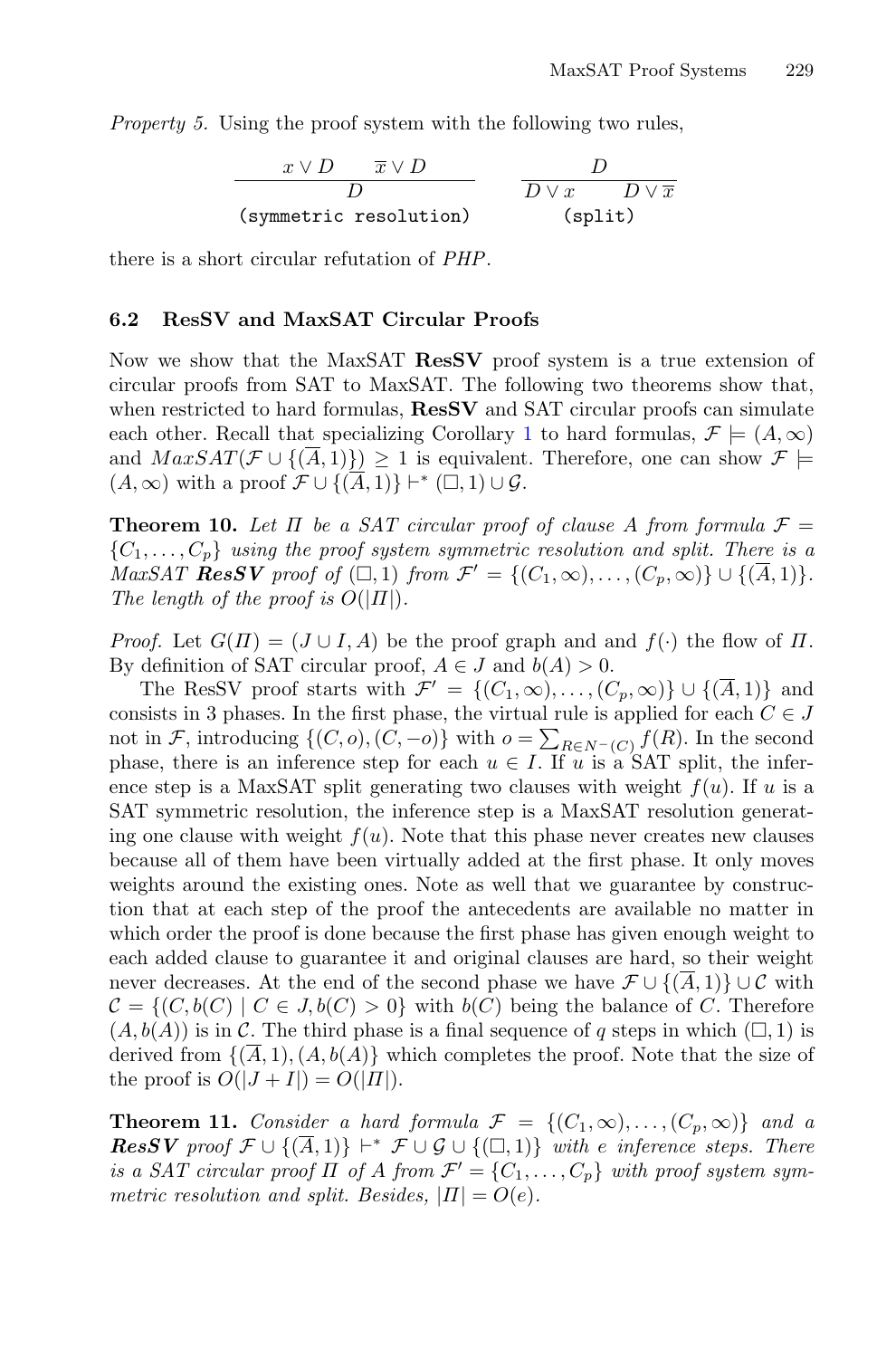*Proof.* We need to build a graph  $G(\Pi) = (J \cup I, E)$  with  $\mathcal{F}' \subset J$  and  $A \in J$ , and a flow  $f(.)$  that satisfies the balance conditions and with which A has strictly positive balance.

Because the virtual rule does not have antecedents all its applications can be done at the beginning of the proof and all the cancellation of all the virtual clauses can be done at the end. Therefore, we can omit all those inference steps and assume without loss of generality that the proof is a ResS (that is, without virtual),

$$
\mathcal{F} \cup \{(\overline{A},1)\} \cup \mathcal{B} \vdash \mathcal{F}_1 \vdash \mathcal{F}_2 \vdash \ldots \vdash \mathcal{F}_e = \mathcal{F} \cup \mathcal{G} \cup \{(\square,1)\} \cup \mathcal{B}
$$

where  $\beta$  is the set of virtually added clauses. Note as well that any application of MaxSAT resolution between  $x \vee A$  and  $\overline{x} \vee B$  can be simulated by a short sequence of splits to both clauses until their scope is the same and then one resolution step between  $x \vee A \vee B$  and  $\overline{x} \vee A \vee B$ . So, again without loss of generality we can assume that the proof only contains splits and symmetric resolutions.

Our proof contains three phases. First, we are going to build an acyclic graph  $G'(H)$  which is an unfolded version of  $G(H)$  and a flow function  $f'(\cdot)$  that may have  $\infty$  flows. Second we will compute  $f(\cdot)$  traversing the graph  $G'(H)$  bottomup and replacing any infinite flow in  $f'(\cdot)$  by a finite one that still guarantees the flow condition. In the third and final phase, we will compact the graph which will constitute the circular proof.

#### Phase 1:

We build  $G'(II) = (J' \cup I', E')$  by following the proof step by step. Let  $G'_{i} = (J'_{i} \cup I'_{i}, E'_{i})$  be the graph associated to proof step *i*. We define the *front* of  $G_i$  as the set of clause nodes in  $J'_i$  with strictly positive balance. By construction of  $G'_{i}$  we will guarantee a connection between the current formula  $\mathcal{F}_{i}$  and the front of the current graph G *i*

$$
\mathcal{F}_i = \{ (C, b(C)) \mid C \in J'_i, b(C) = \sum_{R \in N^-(C)} f'(R) - \sum_{R \in N^+(C)} f'(R) \}
$$

where we define  $\infty - \infty = \infty$ .

 $G'_{1}$  contains one clause node for each clause in  $\mathcal{F}, \{(A, 1)\}\$  and  $\mathcal{B}$ , respectively. For each clause node there is one dummy inference node pointing to it. The flow  $f'(\cdot)$  of the inference node is the weight of the clause it points to. This set of dummy inference nodes will be removed at step three. Then we proceed through the proof. At inference step  $i$ , we add a new inference node  $i$  to  $I$ . Its in-neighbors will be nodes from the front (that must exist because of the invariant) and its outneighbors will be newly added clause nodes. Its flow  $f'(i)$  is the weight moved by the inference rule (which may be infinite). If the inference rule is split we add two clause nodes, one for each consequent and add the corresponding arcs. If the inference rule is a resolution we add one clause node for its consequent and add the corresponding arcs. Note that, the out-neighbors of node  $i$  have a positive balance and in-neighbors of i have their out-flow decreased, but cannot turn negative. Finally, we merge any pair of nodes in the front of  $G'_{i}$  whose associated clause is the same (which preserves the property of balances being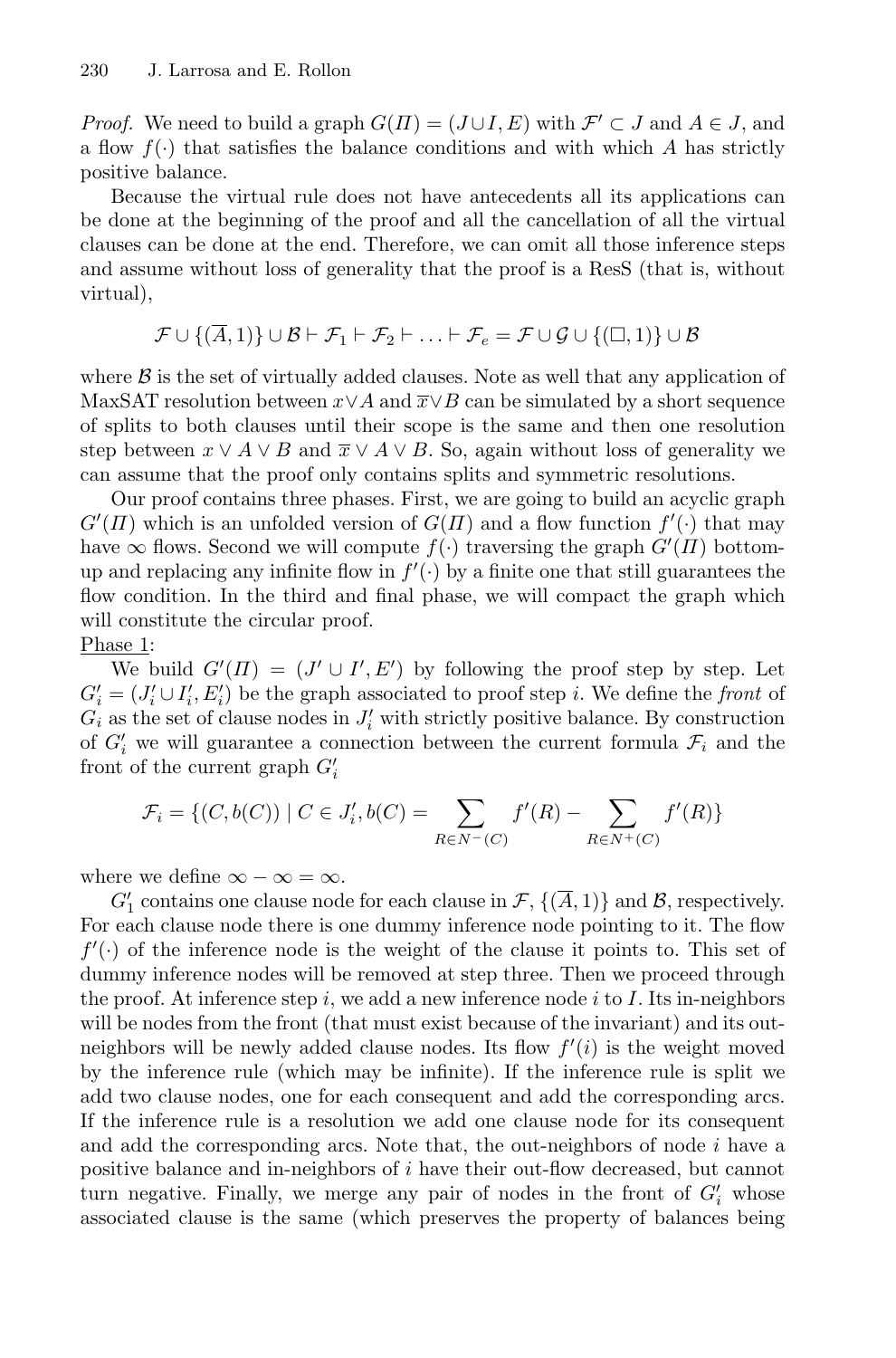non-negative). Graph  $G'$  is obtained after processing the last inference step. Note that the invariant guarantees that  $\Box$  is in  $G'$  and its balance is 1. Phase 2:

Now we traverse the inference nodes of  $G'$  in the reverse order of how they were added transforming infinite flows into finite. When considering node  $i$ , because of the traversing order, we know that every  $C \in N^+(i)$  has finite outgoing flow. We compute the flow value  $f(i)$  as follows: if  $f'(i)$  is finite, then  $f(i) = f'(i)$ , else  $f(i)$  is the minimum value that guarantees that the balance of every  $C \in N^+(i)$  is non-negative.

#### Phase 3:

We obtain  $G$  by doing some final arrangements to  $G'$ . First, we remove dummy inference nodes pointing to clauses in  $\mathcal{F}, (\overline{A}, 1)$  and  $\mathcal{B}$  added in Phase 1. As a result, the balance of these nodes is negative. In particular, the balance of nodes representing  $\overline{A}$  and  $\overline{B}$  is its negative weight.

Since  $\mathcal{B} \subseteq \mathcal{F}_e$ , we know that all nodes representing  $\mathcal{B}$  are included in the front of  $G'$  with balance greater than or equal to its weight. We compact these nodes with the ones in  $G_1'$  and, as a result, its balance is positive.

Finally, we add some split nodes with flow 1 from node  $\Box$  (recall that  $b(\Box)$ ) 1) in order to generate A and A, and we compact the latter ones with the ones in  $G'_{1}$ . As a result, the balance of A is 1 and the balance of A nodes is positive.

# <span id="page-13-0"></span>**7 Conclusions**

This paper constitutes a first attempt towards MaxSAT resolution-based proof complexity analysis. We have provided some basic definitions and results emphasizing the similarities and differences with respect to SAT. In particular, we have shown that MaxSAT entailment can be rephrased as a MaxSAT refutation problem and, as a consequence, refutation completeness is sufficient for practical purposes. Interestingly, when such rephrasing is applied to hard formulas it transforms a SAT query into a MaxSAT one, and such transformation turns out to be relevant in our analysis of SAT circular proofs.

We have also provided three basic inference MaxSAT rules used in resolutionbased proof systems (e.g. resolution, split and virtual) and have analysed their incremental effect in terms of refutation power. Finally, we have related **ResSV**, the strongest of the proof systems considered, with the recently proposed concept of circular proofs. We have shown that **ResSV** generalizes SAT circular proofs as defined in [\[3](#page-14-6)].

An additional contribution of the paper is to put together under a formal framework and common notation some ideas spread around in different recent papers such as  $[3,7,10]$  $[3,7,10]$  $[3,7,10]$  $[3,7,10]$ .